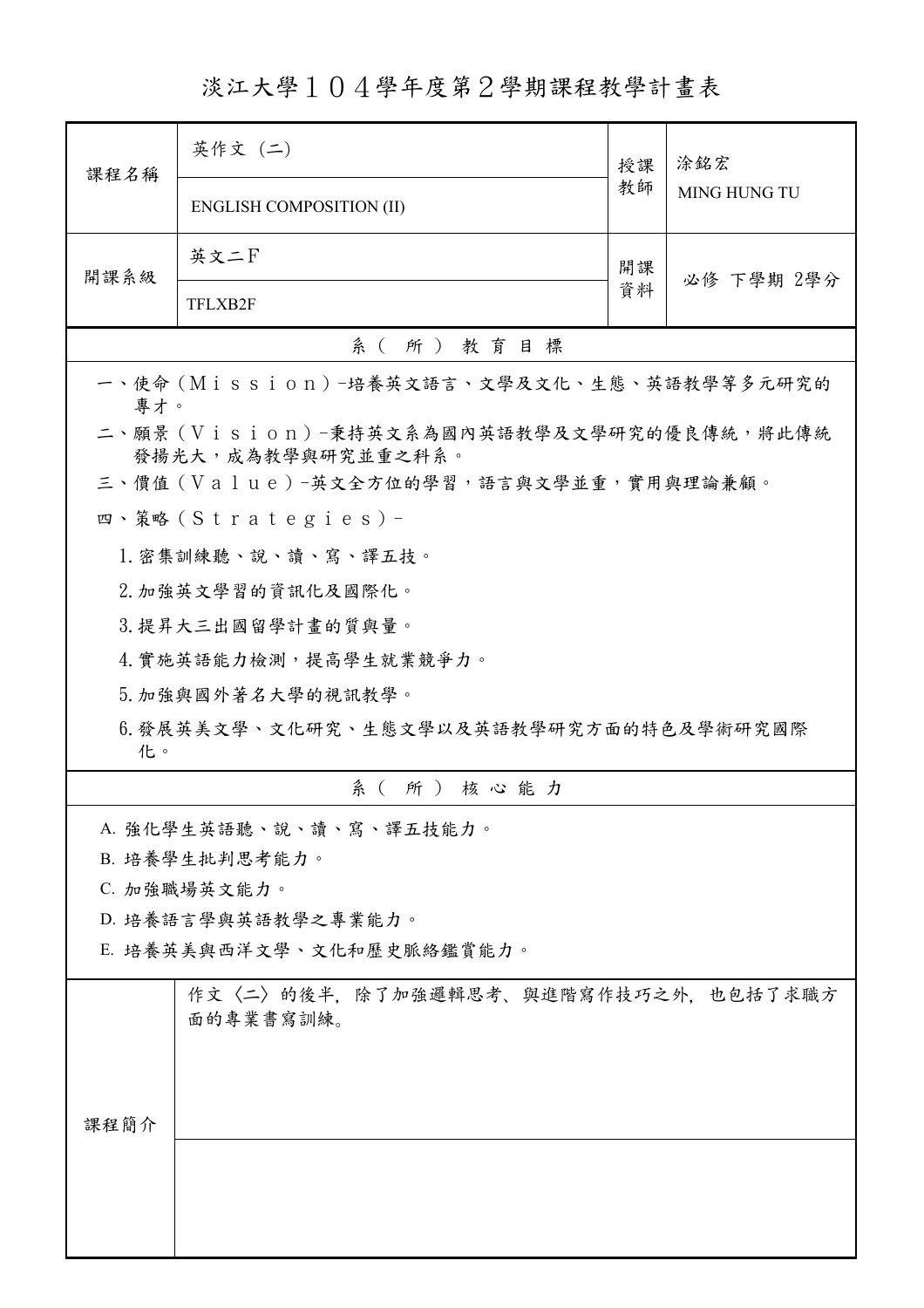|                                                                                                                                                                                                                                                                                                                                                                                                                                                                                                                                                                                  | challenging activities.         | While the main emphasis is on student's academic writing skills, this course<br>covers the four basic skills of English: listening, speaking, reading, and<br>writing. We will begin with improving students' capacity for independent<br>thinking and organization/development of ideas and opinions. Overall, this<br>course seeks to improve students' English writing via a wide variety of |                |                 |  |
|----------------------------------------------------------------------------------------------------------------------------------------------------------------------------------------------------------------------------------------------------------------------------------------------------------------------------------------------------------------------------------------------------------------------------------------------------------------------------------------------------------------------------------------------------------------------------------|---------------------------------|-------------------------------------------------------------------------------------------------------------------------------------------------------------------------------------------------------------------------------------------------------------------------------------------------------------------------------------------------------------------------------------------------|----------------|-----------------|--|
| 本課程教學目標與目標層級、系(所)核心能力相關性<br>一、目標層級(選填):<br>(一)「認知」(Cognitive 簡稱C)領域:C1 記憶、C2 瞭解、C3 應用、C4 分析、<br>C5 評鑑、C6 創造<br>(二)「技能」(Psychomotor 簡稱P)領域:P1 模仿、P2 機械反應、P3 獨立操作、<br>P4 聯結操作、P5 自動化、P6 創作<br>(三)「情意」(Affective 簡稱A)領域:A1 接受、A2 反應、A3 重視、A4 組織、<br>A5 内化、A6 實踐<br>二、教學目標與「目標層級」、「系(所)核心能力」之相關性:<br>(一)請先將課程教學目標分別對應前述之「認知」、「技能」與「情意」的各目標層級,<br>惟單項教學目標僅能對應C、P、A其中一項。<br>(二)若對應「目標層級」有1~6之多項時,僅填列最高層級即可(例如:認知「目標層級」<br>對應為C3、C5、C6項時,只需填列C6即可,技能與情意目標層級亦同)。<br>(三)再依據所訂各項教學目標分別對應其「系(所)核心能力」。單項教學目標若對應<br>「系(所)核心能力   有多項時,則可填列多項「系(所)核心能力」。<br>(例如:「系(所)核心能力   可對應A、AD、BEF時,則均填列。) |                                 |                                                                                                                                                                                                                                                                                                                                                                                                 |                |                 |  |
| 序<br>號                                                                                                                                                                                                                                                                                                                                                                                                                                                                                                                                                                           | 教學目標(中文)                        | 教學目標(英文)                                                                                                                                                                                                                                                                                                                                                                                        | 目標層級           | 相關性<br>系(所)核心能力 |  |
| $\mathbf{1}$                                                                                                                                                                                                                                                                                                                                                                                                                                                                                                                                                                     | 1. 精進寫作的組織與技巧 2. 從讀<br>到寫的分析技巧  | 1. building organized writing<br>strategies (from formation of<br>thesis to synthesis of<br>controlling ideas) 2 focus on<br>structured reading skills 3.<br>intensive in-class and<br>take-home writing<br>assignments                                                                                                                                                                         | C <sub>3</sub> | A               |  |
| 教學目標之教學方法與評量方法                                                                                                                                                                                                                                                                                                                                                                                                                                                                                                                                                                   |                                 |                                                                                                                                                                                                                                                                                                                                                                                                 |                |                 |  |
| 序<br>號                                                                                                                                                                                                                                                                                                                                                                                                                                                                                                                                                                           | 教學目標                            | 教學方法                                                                                                                                                                                                                                                                                                                                                                                            |                | 評量方法            |  |
| $\mathbf{1}$                                                                                                                                                                                                                                                                                                                                                                                                                                                                                                                                                                     | 1. 精進寫作的組織與技巧 2. 從讀 <br>到寫的分析技巧 | 講述、討論、實作                                                                                                                                                                                                                                                                                                                                                                                        | 告、上課表現         | 紙筆測驗、實作、報       |  |
|                                                                                                                                                                                                                                                                                                                                                                                                                                                                                                                                                                                  |                                 |                                                                                                                                                                                                                                                                                                                                                                                                 |                |                 |  |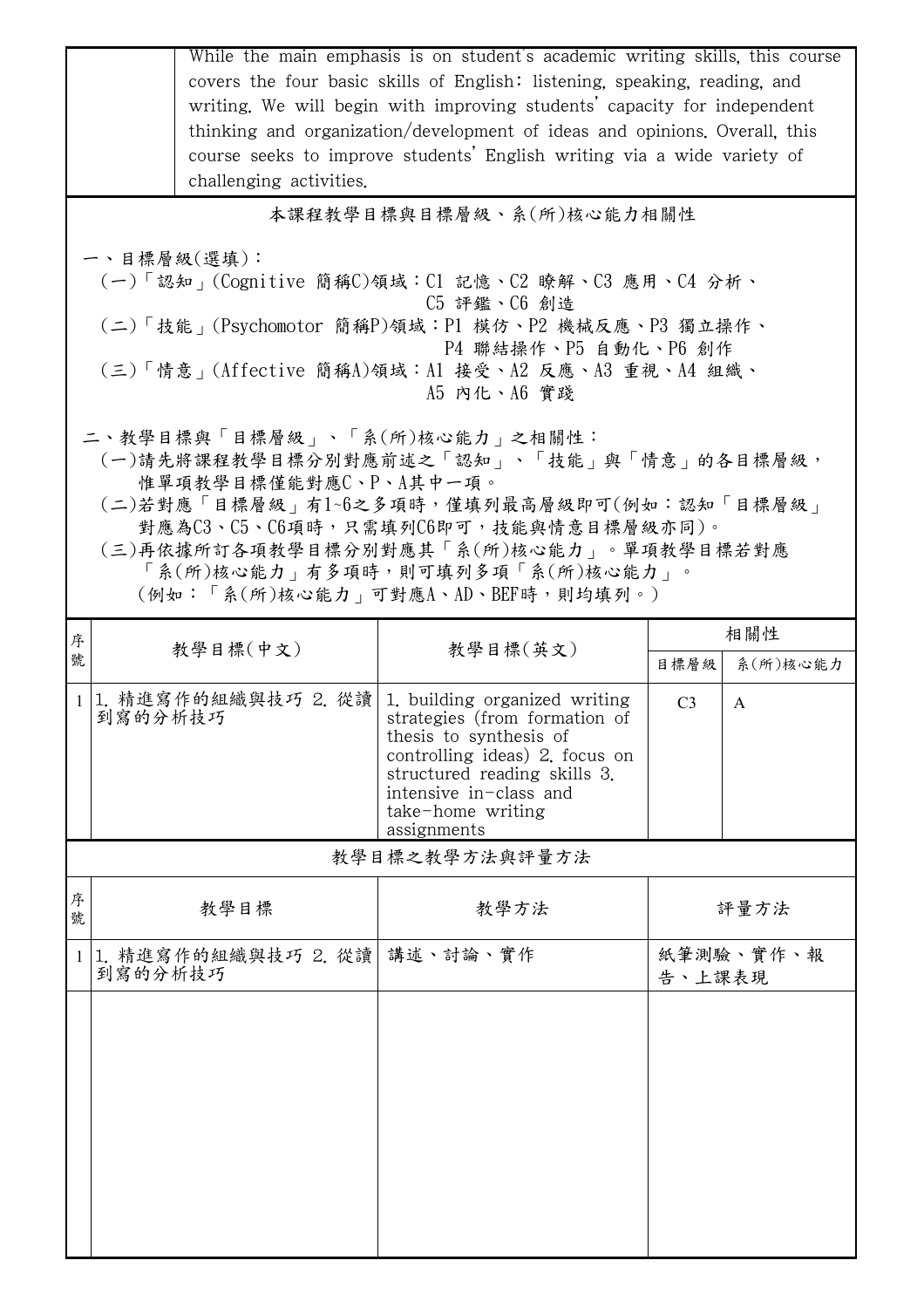| 本課程之設計與教學已融入本校校級基本素養        |                                                          |                                     |                                               |    |  |
|-----------------------------|----------------------------------------------------------|-------------------------------------|-----------------------------------------------|----|--|
| 淡江大學校級基本素養                  |                                                          |                                     | 內涵說明                                          |    |  |
| 全球視野<br>$\langle \ \rangle$ |                                                          |                                     | 培養認識國際社會變遷的能力,以更寬廣的視野了解全球化<br>的發展。            |    |  |
| 資訊運用<br>$\langle \ \rangle$ |                                                          |                                     | 熟悉資訊科技的發展與使用,並能收集、分析和妥適運用資<br>訊。              |    |  |
| 洞悉未來<br>$\langle \ \rangle$ |                                                          |                                     | 瞭解自我發展、社會脈動和科技發展,以期具備建構未來願<br>景的能力。           |    |  |
| 品德倫理                        |                                                          |                                     | 了解為人處事之道,實踐同理心和關懷萬物,反省道德原則<br>的建構並解決道德爭議的難題。  |    |  |
| 獨立思考                        |                                                          |                                     | 鼓勵主動觀察和發掘問題,並培養邏輯推理與批判的思考能<br>力。              |    |  |
| 樂活健康                        |                                                          |                                     | 注重身心靈和環境的和諧,建立正向健康的生活型態。                      |    |  |
| 團隊合作                        |                                                          |                                     | 體察人我差異和增進溝通方法,培養資源整合與互相合作共<br>同學習解決問題的能力。     |    |  |
| 美學涵養                        |                                                          |                                     | 培養對美的事物之易感性,提升美學鑑賞、表達及創作能<br>力。               |    |  |
|                             |                                                          |                                     | 授課進度表                                         |    |  |
| 週<br>欤                      | 日期起訖                                                     |                                     | 内 容 (Subject/Topics)                          | 備註 |  |
| 1                           | $105/02/15$ ~<br>105/02/21                               | Overview Book Report                |                                               |    |  |
| 2                           | $105/02/22$ ~<br>Book Report (peer grading)<br>105/02/28 |                                     |                                               |    |  |
| 3                           | $105/02/29$ ~<br>105/03/06                               | Resume)                             | Professional Writing (Job Search Writing and  |    |  |
| 4                           | $105/03/07$ ~<br>105/03/13                               |                                     | Professional Writing (CV for job application) |    |  |
| 5                           | $105/03/14$ ~<br>105/03/20                               | Professional Writing (final report) |                                               |    |  |
| 6                           | $105/03/21$ ~<br>105/03/27                               | Movie screening                     |                                               |    |  |
| 7                           | $105/03/28$ ~<br>105/04/03                               | Reflection Paper                    |                                               |    |  |
| 8                           | $105/04/04$ ~<br>105/04/10                               | Editing Skills I                    |                                               |    |  |
| 9                           | $105/04/11$ ~<br>105/04/17                               | Editing Skills II                   |                                               |    |  |
| 10                          | $105/04/18$ ~<br>105/04/24                               | 期中考試週                               |                                               |    |  |
| 11                          | $105/04/25$ ~<br>105/05/01                               | Reading for Writing I               |                                               |    |  |
| 12                          | $105/05/02$ ~<br>105/05/08                               | Reading for Writing II              |                                               |    |  |
|                             |                                                          |                                     |                                               |    |  |